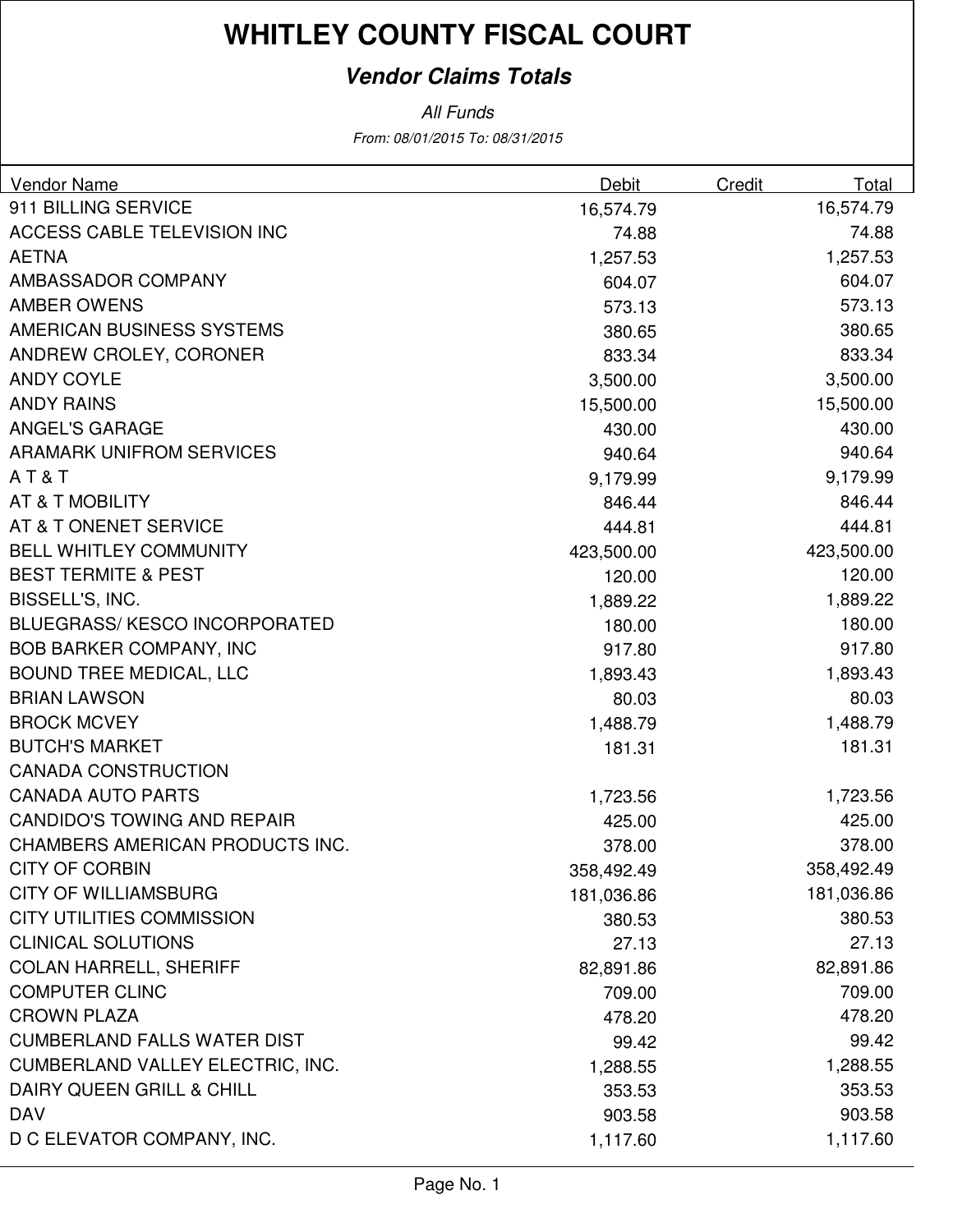### **Vendor Claims Totals**

From: 08/01/2015 To: 08/31/2015 All Funds

| DELTA NATURAL GAS CO., INC.<br>1,886.15<br>1,886.15<br><b>DISH NETWORK</b><br>267.36<br>267.36<br><b>DON FRANKLIN FORD</b><br>281.84<br>281.84<br>DONNA ROSE COMPANY, INC.<br>572.00<br>572.00<br><b>ELLIS SANITATION</b><br>ELLISON'S SANITARY SUPPLY CO., INC.<br>1,726.18<br>1,726.18<br>ELMO GREER & SONS, INC.<br>9,144.85<br>9,144.85<br>EMCON HOME GUARD, INC.<br>2,720.00<br>2,720.00 | Vendor Name                      | Debit  | Credit | Total  |
|-----------------------------------------------------------------------------------------------------------------------------------------------------------------------------------------------------------------------------------------------------------------------------------------------------------------------------------------------------------------------------------------------|----------------------------------|--------|--------|--------|
|                                                                                                                                                                                                                                                                                                                                                                                               |                                  |        |        |        |
|                                                                                                                                                                                                                                                                                                                                                                                               |                                  |        |        |        |
|                                                                                                                                                                                                                                                                                                                                                                                               |                                  |        |        |        |
|                                                                                                                                                                                                                                                                                                                                                                                               |                                  |        |        |        |
|                                                                                                                                                                                                                                                                                                                                                                                               |                                  |        |        |        |
|                                                                                                                                                                                                                                                                                                                                                                                               |                                  |        |        |        |
|                                                                                                                                                                                                                                                                                                                                                                                               |                                  |        |        |        |
|                                                                                                                                                                                                                                                                                                                                                                                               |                                  |        |        |        |
|                                                                                                                                                                                                                                                                                                                                                                                               | ENVIRONMENTAL WASTE SYSTEMS, LLC | 280.00 |        | 280.00 |
| <b>EZ COUNTRY</b><br>495.00<br>495.00                                                                                                                                                                                                                                                                                                                                                         |                                  |        |        |        |
| <b>FAHE CONSULTING</b><br>7,000.00<br>7,000.00                                                                                                                                                                                                                                                                                                                                                |                                  |        |        |        |
| FALLS CHEVROLET BUICK GMC CADILLAC<br>755.42<br>755.42                                                                                                                                                                                                                                                                                                                                        |                                  |        |        |        |
| <b>FIRST BANKCARD</b><br>600.00<br>600.00                                                                                                                                                                                                                                                                                                                                                     |                                  |        |        |        |
| <b>FLEETONE</b><br>8,878.36<br>8,878.36                                                                                                                                                                                                                                                                                                                                                       |                                  |        |        |        |
| G & C SUPPLY CO. INC.<br>469.02<br>469.02                                                                                                                                                                                                                                                                                                                                                     |                                  |        |        |        |
| <b>G &amp; E DRIVE-IN</b><br>225.00<br>225.00                                                                                                                                                                                                                                                                                                                                                 |                                  |        |        |        |
| G & S TIRE INC.<br>104.50<br>104.50                                                                                                                                                                                                                                                                                                                                                           |                                  |        |        |        |
| <b>GUARDIAN INSURANCE</b><br>1,751.37<br>1,751.37                                                                                                                                                                                                                                                                                                                                             |                                  |        |        |        |
| <b>HARDEE'S</b><br>375.36<br>375.36                                                                                                                                                                                                                                                                                                                                                           |                                  |        |        |        |
| HAZARD FIRE & SAFETY CO LLC<br>213.98<br>213.98                                                                                                                                                                                                                                                                                                                                               |                                  |        |        |        |
| HINKLE CONTRACTING COMPANY LLC<br>12,011.19<br>12,011.19                                                                                                                                                                                                                                                                                                                                      |                                  |        |        |        |
| <b>HOBART CORP</b><br>692.80<br>692.80                                                                                                                                                                                                                                                                                                                                                        |                                  |        |        |        |
| <b>HOLSTON GASES</b><br>2,506.00<br>2,506.00                                                                                                                                                                                                                                                                                                                                                  |                                  |        |        |        |
| <b>HOMETOWN IGA #57</b><br>641.72<br>641.72                                                                                                                                                                                                                                                                                                                                                   |                                  |        |        |        |
| INNOVATIVE COMMUNICATIONS, INC<br>90.00<br>90.00                                                                                                                                                                                                                                                                                                                                              |                                  |        |        |        |
| <b>JAMES JONES EXCAVATING</b><br>2,530.00<br>2,530.00                                                                                                                                                                                                                                                                                                                                         |                                  |        |        |        |
| JEFFERSON CO. FISCAL COURT                                                                                                                                                                                                                                                                                                                                                                    |                                  |        |        |        |
| JEFFERSON AUDIO VIDEO SYSTEMS INC<br>143.75<br>143.75                                                                                                                                                                                                                                                                                                                                         |                                  |        |        |        |
| <b>JEREMY HAMBLIN</b><br>77.97<br>77.97                                                                                                                                                                                                                                                                                                                                                       |                                  |        |        |        |
| <b>JOE HILL ELECTRICAL</b><br>3,036.00<br>3,036.00                                                                                                                                                                                                                                                                                                                                            |                                  |        |        |        |
| JOHNNY WHEELS OF WILLIAMSBURG, INC<br>314.80<br>314.80                                                                                                                                                                                                                                                                                                                                        |                                  |        |        |        |
| K A C O ALL LINES FUND<br>48,186.12<br>48,186.12                                                                                                                                                                                                                                                                                                                                              |                                  |        |        |        |
| <b>KACO LEASING TRUST</b><br>1,632.08<br>1,632.08                                                                                                                                                                                                                                                                                                                                             |                                  |        |        |        |
| KACO WORKERS COMPENSATION FUND<br>32,695.10<br>32,695.10                                                                                                                                                                                                                                                                                                                                      |                                  |        |        |        |
| KAY SCHWARTZ, COUNTY CLERK<br>7,188.00<br>7,188.00                                                                                                                                                                                                                                                                                                                                            |                                  |        |        |        |
| KELLWELL FOOD MANAGEMENT<br>27,959.27<br>27,959.27                                                                                                                                                                                                                                                                                                                                            |                                  |        |        |        |
| <b>KELLY HARRISON</b><br>8.48<br>8.48                                                                                                                                                                                                                                                                                                                                                         |                                  |        |        |        |
| <b>KENNETH PARTIN</b><br>90.00<br>90.00                                                                                                                                                                                                                                                                                                                                                       |                                  |        |        |        |
| <b>KEN TEN ADVERTISING</b><br>1,606.63<br>1,606.63                                                                                                                                                                                                                                                                                                                                            |                                  |        |        |        |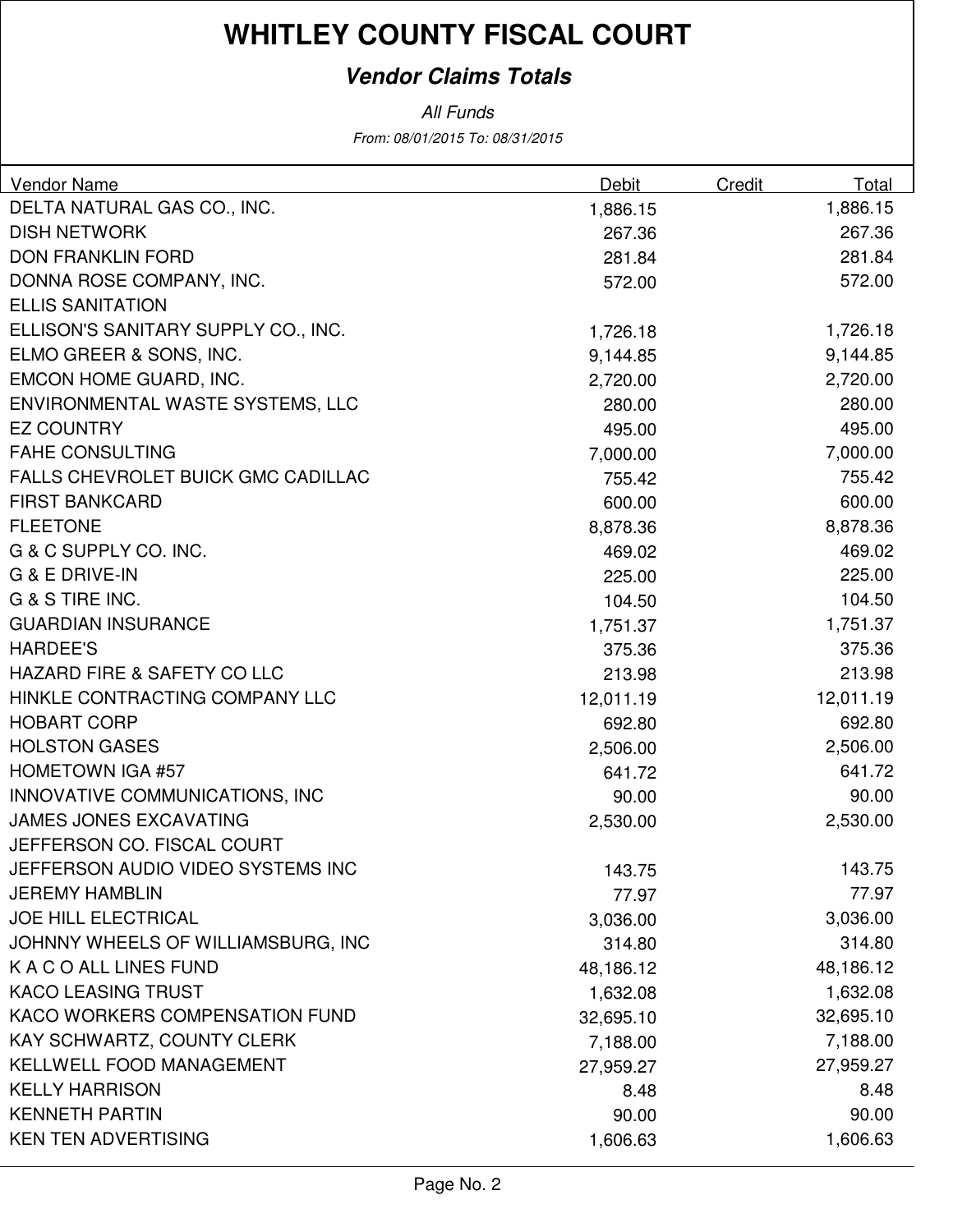### **Vendor Claims Totals**

All Funds

From: 08/01/2015 To: 08/31/2015

| <b>Vendor Name</b>                | <b>Debit</b> | Credit | Total     |
|-----------------------------------|--------------|--------|-----------|
| <b>KU</b>                         | 16,014.38    |        | 16,014.38 |
| <b>KESC</b>                       | 350.00       |        | 350.00    |
| KNOX COUNTY UTILITIES COMMISSION  | 223.23       |        | 223.23    |
| KNOX-WHITLEY ANIMAL SHELTER, INC, | 7,688.75     |        | 7,688.75  |
| KY LOCAL ISSSUES CONFERENCE       | 700.00       |        | 700.00    |
| <b>KY SPRING WATER</b>            | 601.40       |        | 601.40    |
| <b>KENTUCKY STATE TREASURER</b>   | 21,780.00    |        | 21,780.00 |
| <b>LIDA J. POWERS</b>             | 656.58       |        | 656.58    |
| <b>LOCAL ISSUES CONFERENCE</b>    | 350.00       |        | 350.00    |
| <b>LONDON RADIO SERVICE</b>       | 527.25       |        | 527.25    |
| <b>LYKINS OIL COMPANY</b>         | 9,213.74     |        | 9,213.74  |
| <b>MICHAEL JARBOE</b>             | 215.83       |        | 215.83    |
| <b>MICHELLE HILL</b>              | 17.65        |        | 17.65     |
| NI GOVERNMENT SERVICES, INC.      | 78.93        |        | 78.93     |
| <b>NORVEX SUPPLY</b>              | 4,026.00     |        | 4,026.00  |
| OVERHEAD DOOR COMPANY OF CORBIN   | 1,850.00     |        | 1,850.00  |
| PATTON CHESTNUT BINDER, INC.      | 10,857.18    |        | 10,857.18 |
| PEERCY & GRAY, PSC                | 3,375.00     |        | 3,375.00  |
| PLEASANT VIEW VFD                 | 500.00       |        | 500.00    |
| POFF CARTING SERVICE              | 7,657.32     |        | 7,657.32  |
| PREFERRED LAB SERVICE             | 850.00       |        | 850.00    |
| PREWITT FARM SUPPLY               | 2,104.00     |        | 2,104.00  |
| <b>QUALITY CARE AUTO SERVICE</b>  | 9,231.02     |        | 9,231.02  |
| <b>QUILL CORPORATION</b>          | 158.39       |        | 158.39    |
| <b>WHITLEY COUNTY PVA</b>         | 12,600.00    |        | 12,600.00 |
| <b>SGT JOES</b>                   | 330.00       |        | 330.00    |
| SOUTHEASTERN EMERGENCY EQUIP.     | 813.79       |        | 813.79    |
| SOUTHEASTERN KY MAINTENANCE       | 75.00        |        | 75.00     |
| SOUTHERN HEALTH PARTNERS          | 21,004.44    |        | 21,004.44 |
| SOUTH PARK UNITED BAPTIST CHURCH  | 500.00       |        | 500.00    |
| <b>SUPERIOR PROTECTION</b>        | 69.56        |        | 69.56     |
| <b>TEKS WORK</b>                  | 1,065.00     |        | 1,065.00  |
| THE GAULT HOUSE                   | 2,332.99     |        | 2,332.99  |
| <b>TIMES TRIBUNE</b>              | 249.00       |        | 249.00    |
| <b>TIME WARNER CABLE</b>          | 434.15       |        | 434.15    |
| TIM HELTON CONSTRUCTION, LLC      | 7,500.00     |        | 7,500.00  |
| 2 GETON NET, INC.                 | 399.95       |        | 399.95    |
| UNITED HEALTHCARE INS. CO.        | 61,869.43    |        | 61,869.43 |
| UPPER BRIAR CREEK CHURCH OF GOD   | 500.00       |        | 500.00    |